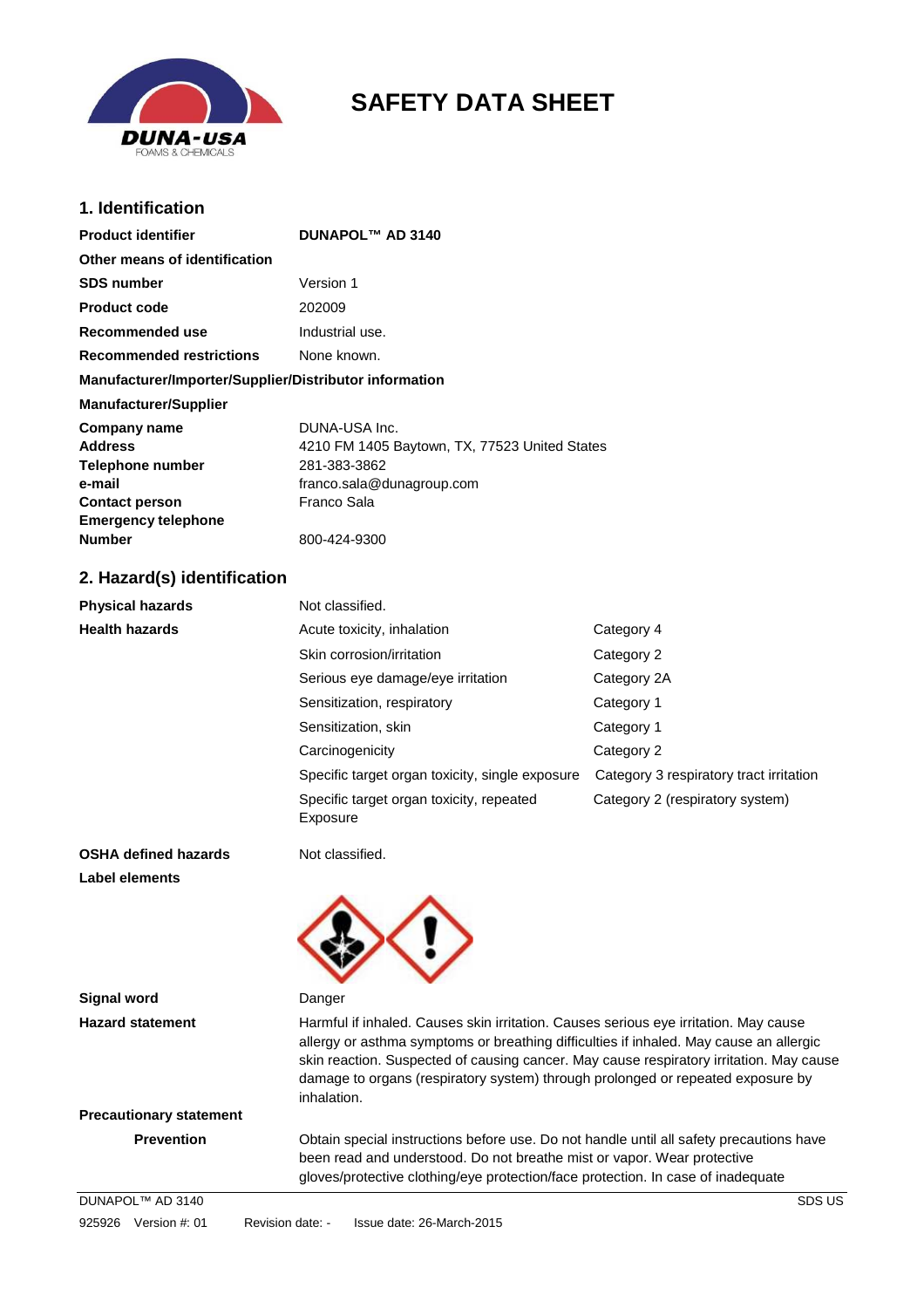|                                              | ventilation wear respiratory protection. Wash thoroughly after handling. Contaminated<br>work clothing must not be allowed out of the workplace. Use only outdoors or in a well-<br>ventilated area.                                                                                                                                                                                                                                                                                                                                                                                                       |
|----------------------------------------------|------------------------------------------------------------------------------------------------------------------------------------------------------------------------------------------------------------------------------------------------------------------------------------------------------------------------------------------------------------------------------------------------------------------------------------------------------------------------------------------------------------------------------------------------------------------------------------------------------------|
| <b>Response</b>                              | If exposed or concerned: Get medical advice/attention. If on skin: Wash with plenty of<br>water. If skin irritation or rash occurs: Get medical advice/attention. Take off<br>contaminated clothing and wash before reuse. If in eyes: Rinse cautiously with water for<br>several minutes. Remove contact lenses, if present and easy to do. Continue rinsing. If<br>eye irritation persists: Get medical advice/attention. If inhaled: If breathing is difficult,<br>remove person to fresh air and keep comfortable for breathing. If experiencing<br>respiratory symptoms: Call a poison center/doctor. |
| <b>Storage</b>                               | Store in a well-ventilated place. Keep container tightly closed. Store locked up.                                                                                                                                                                                                                                                                                                                                                                                                                                                                                                                          |
| <b>Disposal</b>                              | Dispose of contents/container in accordance with local/regional/national/international<br>regulations.                                                                                                                                                                                                                                                                                                                                                                                                                                                                                                     |
| Hazard(s) not otherwise<br>classified (HNOC) | None known.                                                                                                                                                                                                                                                                                                                                                                                                                                                                                                                                                                                                |

# **3. Composition/information on ingredients**

## **Mixtures**

| <b>Chemical name</b>                              | <b>CAS number</b> | %         |
|---------------------------------------------------|-------------------|-----------|
| Polytetramethylene-MDI-Copolymer                  | 9048-58-2         | 50-75     |
| Methylene diphenyl diisocyanate                   | 101-68-8          | $10 - 20$ |
| O-(p-isocyanatobenzyl)phenyl Isocyanate           | 5873-54-1         | $5 - 10$  |
| Polymethylene polyphenyl isocyanate               | 9016-87-9         | $5 - 10$  |
| Tripropylene glycol-Diphenyl methane diisocyanate | 52747-01-0        | $1 - 5$   |

## **Composition comments** All concentrations are in percent by weight unless ingredient is a gas. Gas concentrations are in percent by volume.

## **4. First-aid measures**

| <b>Inhalation</b><br>Remove victim to fresh air and keep at rest in a position comfortable for breathing. Oxygen or<br>artificial respiration if needed. Do not use mouth-to-mouth method if victim inhaled the substance.<br>Induce artificial respiration with the aid of a pocket mask equipped with a one-way valve or other<br>proper respiratory medical device. Get medical attention immediately. |                                                                                                                                                                                                                        |  |  |
|-----------------------------------------------------------------------------------------------------------------------------------------------------------------------------------------------------------------------------------------------------------------------------------------------------------------------------------------------------------------------------------------------------------|------------------------------------------------------------------------------------------------------------------------------------------------------------------------------------------------------------------------|--|--|
| <b>Skin contact</b>                                                                                                                                                                                                                                                                                                                                                                                       | Immediately flush skin with plenty of water. Take off contaminated clothing and wash before<br>reuse. In case of rashes, wounds or other skin disorders: Seek medical attention and bring along<br>these instructions. |  |  |
| Eye contact                                                                                                                                                                                                                                                                                                                                                                                               | Immediately flush eyes with plenty of water for at least 15 minutes. Remove contact lenses, if<br>present and easy to do. Get medical attention.                                                                       |  |  |
| Ingestion<br>Immediately rinse mouth and drink plenty of water. Keep person under observation. If person<br>becomes uncomfortable take to hospital along with these instructions.                                                                                                                                                                                                                         |                                                                                                                                                                                                                        |  |  |
| <b>Most important</b>                                                                                                                                                                                                                                                                                                                                                                                     |                                                                                                                                                                                                                        |  |  |
| symptoms/effects,                                                                                                                                                                                                                                                                                                                                                                                         |                                                                                                                                                                                                                        |  |  |
| acute and delayed<br>Irritating to eyes, respiratory system and skin. Sensitization. Be aware that symptoms of lung<br>edema (shortness of breath) may develop up to 24 hours after exposure.                                                                                                                                                                                                             |                                                                                                                                                                                                                        |  |  |
| Indication of immediate                                                                                                                                                                                                                                                                                                                                                                                   |                                                                                                                                                                                                                        |  |  |
| medical attention and                                                                                                                                                                                                                                                                                                                                                                                     | Treat symptomatically. Symptoms may be delayed.                                                                                                                                                                        |  |  |
| special treatment needed                                                                                                                                                                                                                                                                                                                                                                                  |                                                                                                                                                                                                                        |  |  |
| <b>General information</b>                                                                                                                                                                                                                                                                                                                                                                                | Ensure that medical personnel are aware of the material(s) involved, and take precautions to<br>protect themselves.                                                                                                    |  |  |
| DUNAPOL™ AD 3140                                                                                                                                                                                                                                                                                                                                                                                          | SDS US                                                                                                                                                                                                                 |  |  |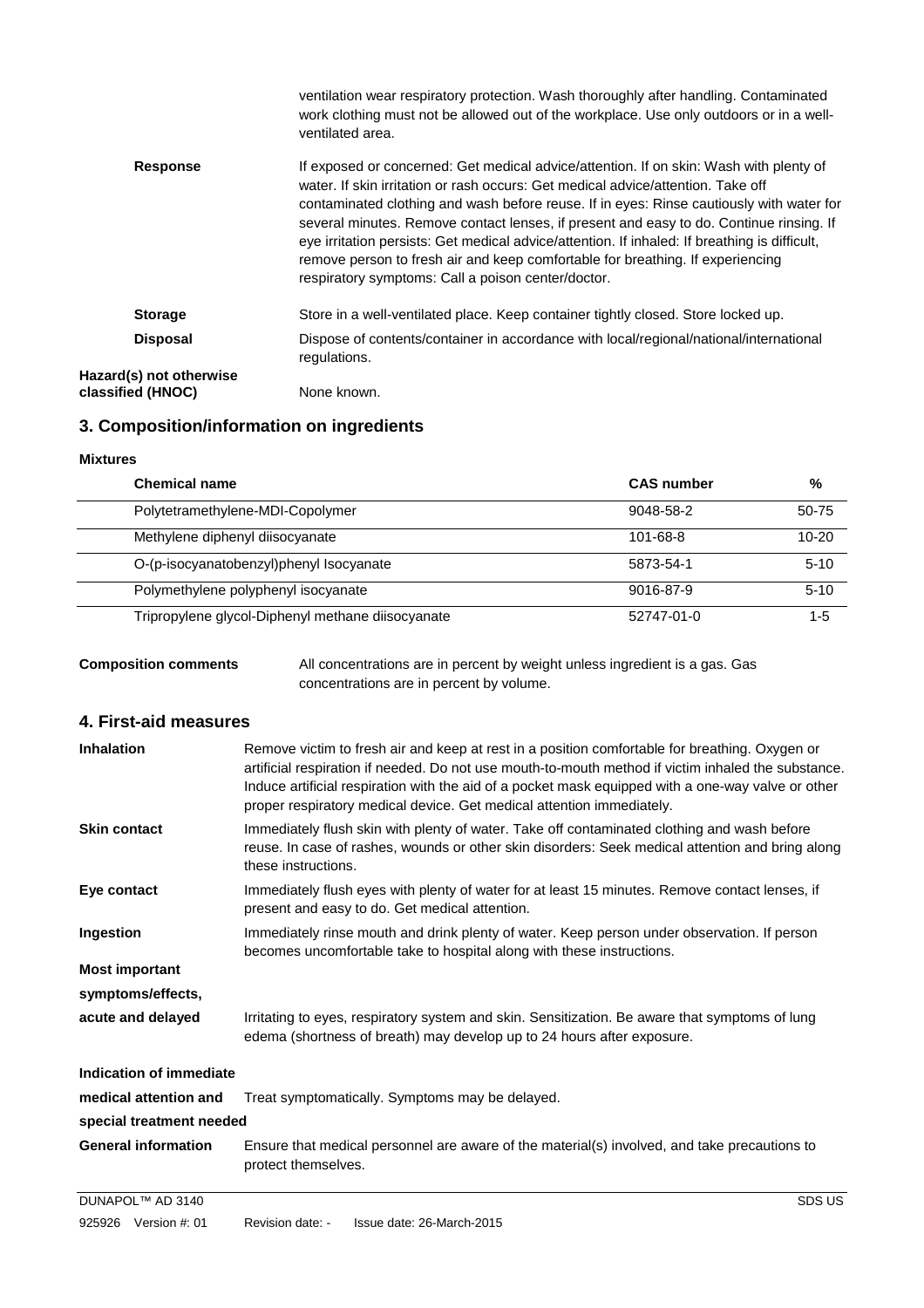# **5. Fire-fighting measures**

| Suitable extinguishing          |                                                                                                                                                                                                     |  |  |  |  |
|---------------------------------|-----------------------------------------------------------------------------------------------------------------------------------------------------------------------------------------------------|--|--|--|--|
| media                           | Foam. Dry powder. Carbon dioxide (CO2).                                                                                                                                                             |  |  |  |  |
| Unsuitable extinguishing        |                                                                                                                                                                                                     |  |  |  |  |
| Media                           | Water jet.                                                                                                                                                                                          |  |  |  |  |
| <b>Specific hazards arising</b> |                                                                                                                                                                                                     |  |  |  |  |
| from the chemical               | During fire, gases hazardous to health may be formed.                                                                                                                                               |  |  |  |  |
| Special protective equipment    |                                                                                                                                                                                                     |  |  |  |  |
| and precautions for             |                                                                                                                                                                                                     |  |  |  |  |
| firefighters                    | Self-contained breathing apparatus and full protective clothing must be worn in case of fire.                                                                                                       |  |  |  |  |
|                                 | Selection of respiratory protection for firefighting: follow the general fire precautions indicated in                                                                                              |  |  |  |  |
|                                 | the workplace.                                                                                                                                                                                      |  |  |  |  |
| <b>Fire fighting</b>            |                                                                                                                                                                                                     |  |  |  |  |
|                                 | equipment/instructions Cool containers exposed to flames with water until well after the fire is out. Use standard<br>firefighting procedures and consider the hazards of other involved materials. |  |  |  |  |
| <b>General fire hazards</b>     | This product is not flammable.                                                                                                                                                                      |  |  |  |  |
| 6. Accidental release measures  |                                                                                                                                                                                                     |  |  |  |  |
| <b>Personal precautions,</b>    |                                                                                                                                                                                                     |  |  |  |  |

| FUSULIAI DIUGUUULIS,         |                                                                                                                                                                                                                               |
|------------------------------|-------------------------------------------------------------------------------------------------------------------------------------------------------------------------------------------------------------------------------|
| protective equipment and     |                                                                                                                                                                                                                               |
|                              | emergency procedures Ensure adequate ventilation. Avoid inhalation of vapors and contact with skin and eyes. Wear<br>appropriate personal protective equipment.                                                               |
| <b>Methods and materials</b> |                                                                                                                                                                                                                               |
| for containment and          |                                                                                                                                                                                                                               |
| cleaning up                  | Absorb spillage with non-combustible, absorbent material. Collect in marked containers and<br>deliver to approved depot. Following product recovery, flush area with water.<br>For waste disposal, see Section 13 of the SDS. |
| Environmental                |                                                                                                                                                                                                                               |
| precautions                  | Avoid release to the environment.                                                                                                                                                                                             |

# **7. Handling and storage**

| <b>Precautions for safe</b> |                                                                                                                                                                                                                                                                                                                                                                                                                                                                                                                                                                                                                                                                                                                                                                                                                                                                                                    |
|-----------------------------|----------------------------------------------------------------------------------------------------------------------------------------------------------------------------------------------------------------------------------------------------------------------------------------------------------------------------------------------------------------------------------------------------------------------------------------------------------------------------------------------------------------------------------------------------------------------------------------------------------------------------------------------------------------------------------------------------------------------------------------------------------------------------------------------------------------------------------------------------------------------------------------------------|
| handling                    | Obtain special instructions before use. Do not handle until all safety precautions have been read<br>and understood. Should be handled in closed systems, if possible. Persons susceptible for<br>allergic reactions should not handle this product. Mechanical ventilation or local exhaust<br>ventilation is required. Do not get in eyes, on skin, on clothing. Do not breathe mist or vapor.<br>Observe good industrial hygiene practices. Good personal hygiene is necessary. Wash hands<br>and contaminated areas with water and soap before leaving the work site. Work practice should<br>minimize contact. Change contaminated clothing. Keep the workplace clean. Technical aids: Use<br>disposable equipment (rags, brushes, spatulas, putty knives, etc.), if possible. Wear appropriate<br>personal protective equipment. See Section 8 of the SDS for Personal Protective Equipment. |
| <b>Conditions for safe</b>  |                                                                                                                                                                                                                                                                                                                                                                                                                                                                                                                                                                                                                                                                                                                                                                                                                                                                                                    |
| storage, including any      |                                                                                                                                                                                                                                                                                                                                                                                                                                                                                                                                                                                                                                                                                                                                                                                                                                                                                                    |
| <i>incompatibilities</i>    | Store locked up. Store in a cool and well-ventilated place. Keep container tightly closed.                                                                                                                                                                                                                                                                                                                                                                                                                                                                                                                                                                                                                                                                                                                                                                                                         |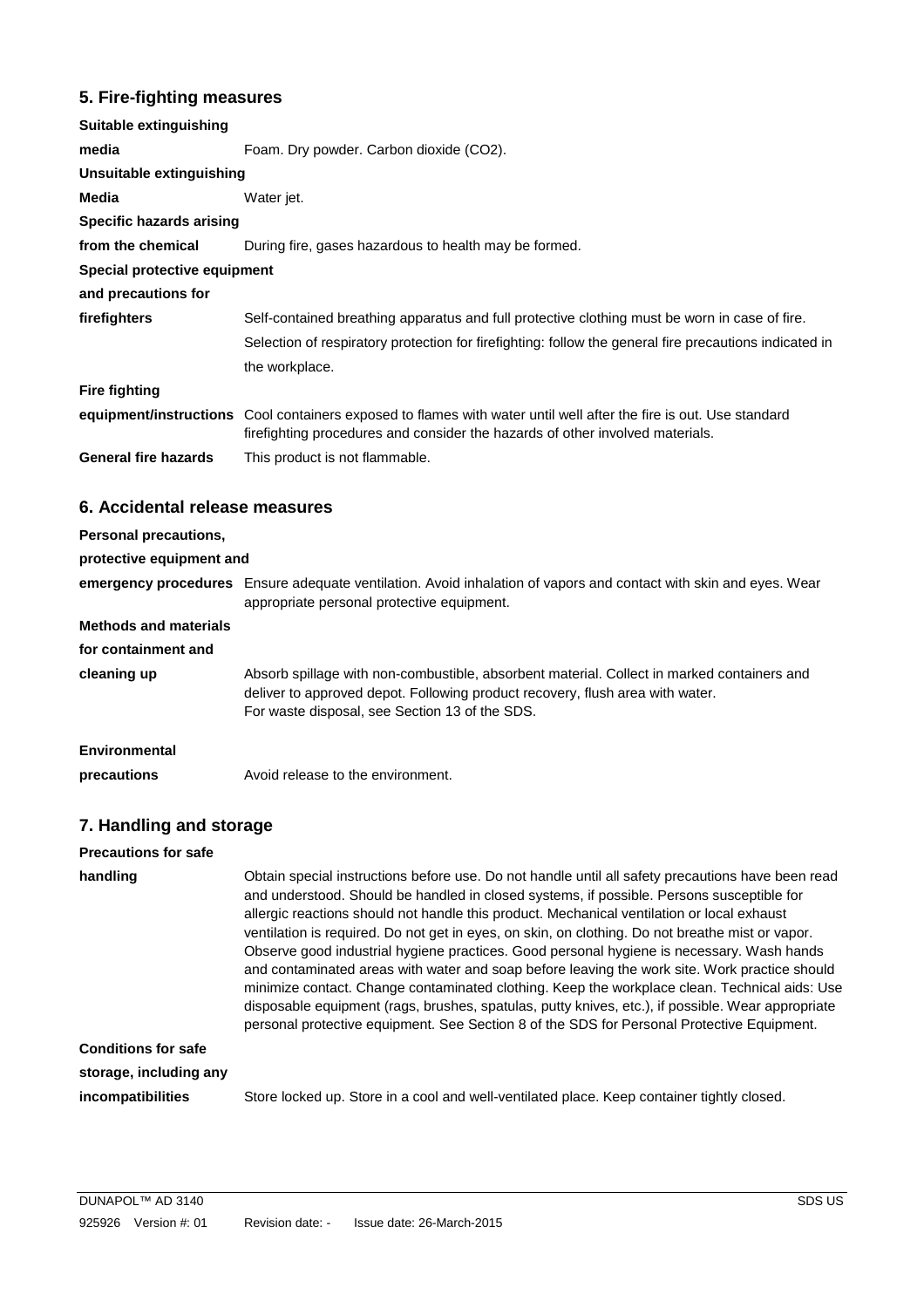# **8. Exposure controls/personal protection**

#### **Occupational exposure limits**

# **US. OSHA Table Z-1 Limits for Air Contaminants (29 CFR 1910.1000)**

| <b>COLIM Table 2-1 Limits for Air Contaminants (23 OF N 1310.1000)</b> |             |                 |
|------------------------------------------------------------------------|-------------|-----------------|
| <b>Components</b>                                                      | <b>Type</b> | Value           |
| Methylene diphenyl                                                     | Ceiling     | $0.2$ mg/m $3$  |
| diisocyanate (CAS                                                      |             |                 |
| $101 - 68 - 8$                                                         |             |                 |
|                                                                        |             | 0.02 ppm        |
| Polymethylene polyphenyl                                               | Ceiling     | $0.2$ mg/m $3$  |
| isocyanate (CAS                                                        |             |                 |
| 9016-87-9)                                                             |             |                 |
|                                                                        |             | 0.02 ppm        |
|                                                                        |             |                 |
| <b>US. ACGIH Threshold Limit Values</b>                                |             |                 |
| <b>Components</b>                                                      | <b>Type</b> | Value           |
| Methylene diphenyl                                                     | <b>TWA</b>  | 0.005 ppm       |
| diisocyanate (CAS                                                      |             |                 |
| $101 - 68 - 8$                                                         |             |                 |
| Polymethylene polyphenyl                                               | <b>TWA</b>  | 0.005 ppm       |
| isocyanate (CAS                                                        |             |                 |
| 9016-87-9)                                                             |             |                 |
|                                                                        |             |                 |
| US. NIOSH: Pocket Guide to Chemical Hazards                            |             |                 |
| <b>Components</b>                                                      | <b>Type</b> | Value           |
| Methylene diphenyl                                                     | Ceiling     | $0.2$ mg/m $3$  |
| diisocyanate (CAS                                                      |             |                 |
| $101 - 68 - 8$                                                         |             |                 |
|                                                                        |             | 0.02 ppm        |
|                                                                        | <b>TWA</b>  | $0.05$ mg/m $3$ |
|                                                                        |             | 0.005 ppm       |
| Polymethylene polyphenyl                                               | Ceiling     | $0.2$ mg/m $3$  |
| isocyanate (CAS                                                        |             |                 |
| 9016-87-9)                                                             |             |                 |
|                                                                        |             | 0.02 ppm        |
|                                                                        | <b>TWA</b>  | $0.05$ mg/m $3$ |
|                                                                        |             | 0.005 ppm       |
|                                                                        |             |                 |

**Biological limit values** No biological exposure limits noted for the ingredient(s).

# **Appropriate engineering**

**controls** Mix and prepare in a place with efficient exhaust ventilation. Use process enclosures, local exhaust ventilation, or other engineering controls to control airborne levels below recommended exposure limits. Observe Occupational Exposure Limits and minimize the risk of inhalation of vapors. Provide easy access to water supply and eye wash facilities.

#### **Individual protection measures, such as personal protective equipment.**

| Eye/face protection       | Wear goggles/face shield. |                           |                                                                                              |
|---------------------------|---------------------------|---------------------------|----------------------------------------------------------------------------------------------|
| <b>Skin protection</b>    |                           |                           |                                                                                              |
| <b>Hand protection</b>    |                           |                           | Use disposable gloves protecting against isocyanates along with cotton gloves closest to the |
| DUNAPOL™ AD 3140          |                           |                           | SDS US                                                                                       |
| 925926<br>Version $#: 01$ | Revision date: -          | Issue date: 26-March-2015 |                                                                                              |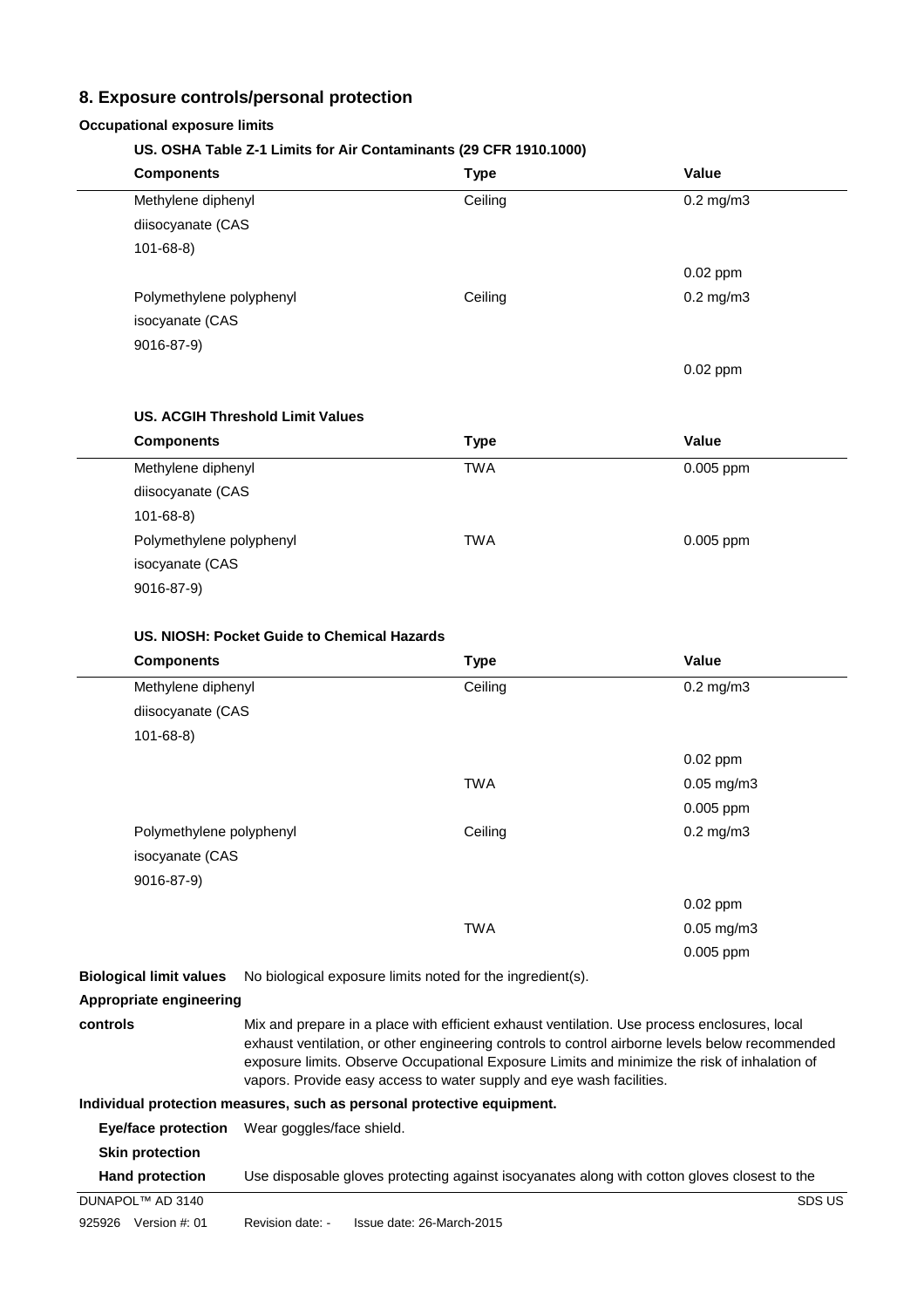|                                          | skin. Be aware that the liquid may penetrate the gloves. Frequent change is advisable.                                                                                                                                                                                                                                                           |
|------------------------------------------|--------------------------------------------------------------------------------------------------------------------------------------------------------------------------------------------------------------------------------------------------------------------------------------------------------------------------------------------------|
| Other                                    | Protection suit must be worn.                                                                                                                                                                                                                                                                                                                    |
| <b>Respiratory protection</b>            | Self-contained breathing apparatus. Wear NIOSH approved respirator. If respirators are used, a<br>program should be instituted to assure compliance with OSHA 29 CFR 1910.134.                                                                                                                                                                   |
| <b>Thermal hazards</b>                   | Wear appropriate thermal protective clothing, when necessary.                                                                                                                                                                                                                                                                                    |
| General hygiene<br><b>Considerations</b> | Always observe good personal hygiene measures, such as washing after handling the material<br>and before eating, drinking, and/or smoking. Routinely wash work clothing and protective<br>equipment to remove contaminants. Discard contaminated clothing and footwear that cannot be<br>cleaned. Observe any medical surveillance requirements. |

# **9. Physical and chemical properties**

| Appearance                                        |                                             |  |
|---------------------------------------------------|---------------------------------------------|--|
| <b>Physical state</b>                             | Liquid.                                     |  |
| Form                                              | Liquid.                                     |  |
| Color                                             | Amber.                                      |  |
| Odor                                              | Slight.                                     |  |
| <b>Odor threshold</b>                             | Not available.                              |  |
| рH                                                | Not applicable.                             |  |
| <b>Melting point / freezing</b><br>point          | <4°C                                        |  |
| Initial boiling point and<br>boiling range        | >200C                                       |  |
| <b>Flash point</b>                                | >200℃                                       |  |
| <b>Evaporation rate</b>                           | Not available.                              |  |
| Flammability (solid, gas) Not applicable.         |                                             |  |
| Upper/lower flammability or explosive limits      |                                             |  |
| <b>Flammability limit</b><br>lower (%)            | Not available.                              |  |
| <b>Flammability limit</b><br>upper (%)            | Not available.                              |  |
| <b>Explosive limit</b><br>lower (%)               | Not available.                              |  |
| <b>Explosive limit</b><br>upper (%)               | Not available.                              |  |
| Vapor pressure                                    | <10 <sup>-5</sup> mmHg @ 25 $\textdegree$ C |  |
| <b>Vapor density</b>                              | Not available.                              |  |
| <b>Relative density</b>                           | $1.08(25 \text{ C})$                        |  |
| Solubility(ies)                                   |                                             |  |
| <b>Solubility (water)</b>                         | Not available.                              |  |
| <b>Partition coefficient</b><br>(n-octanol/water) | Not available.                              |  |
| Auto-ignition temp.                               | >400°C                                      |  |
| Decomposition temp.                               | Not available.                              |  |
| <b>Viscosity</b>                                  | 1750 cP (25 °C)                             |  |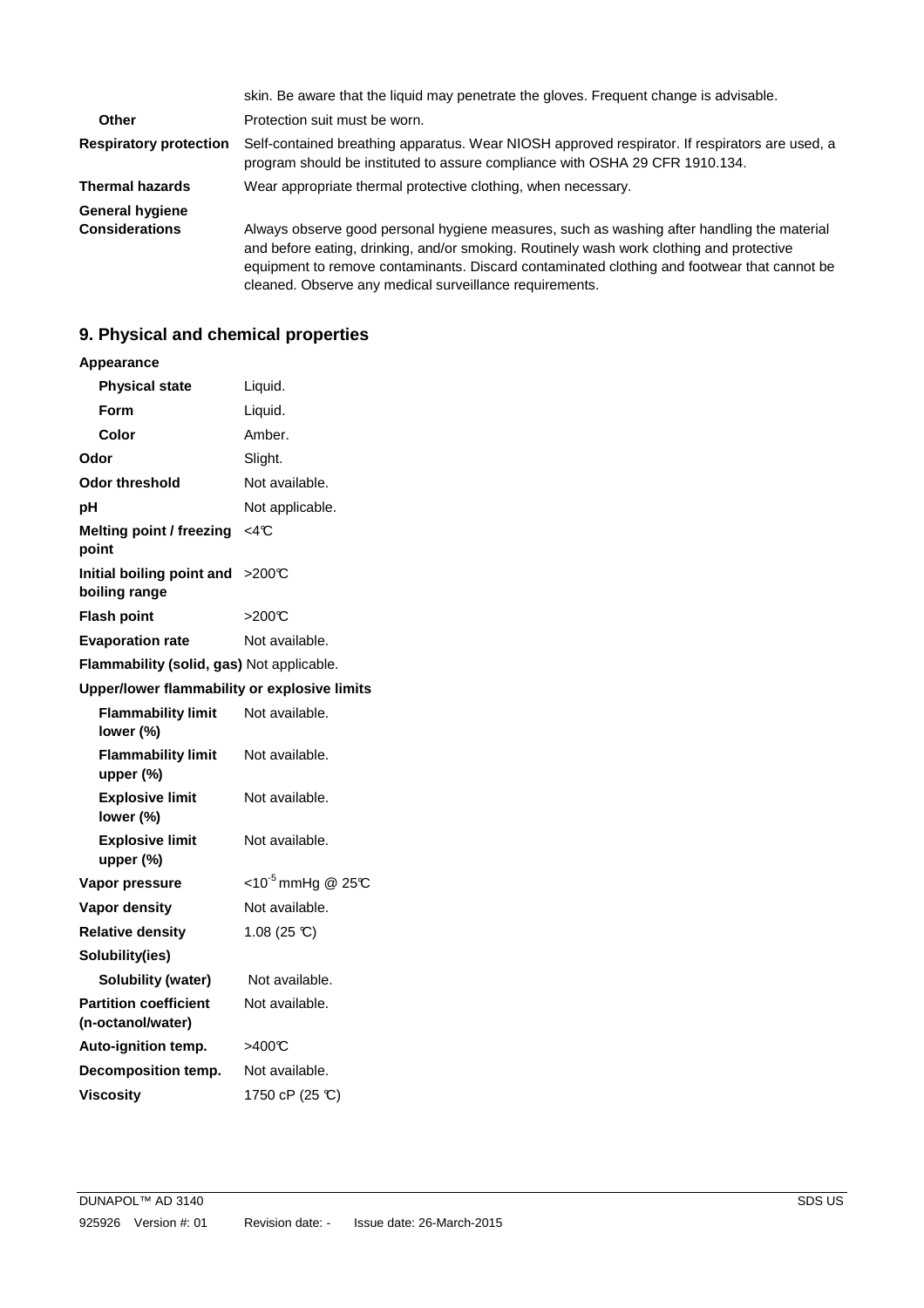# **10. Stability and reactivity**

| <b>Reactivity</b>                                      | Stable at normal conditions.                                                 |
|--------------------------------------------------------|------------------------------------------------------------------------------|
| <b>Chemical stability</b>                              | The product is stable under normal conditions of use, storage and transport. |
| <b>Possibility of hazardous</b><br>reactions           | Will not occur.                                                              |
| <b>Conditions to avoid</b>                             | High temperatures.                                                           |
| <b>Incompatible materials</b> Oxidizing agents. Water. |                                                                              |
| <b>Hazardous decomposition</b><br>products             | Carbon oxides. Nitrogen oxides. Cyanides.                                    |

## **11. Toxicological information**

## **Information on likely routes of exposure**

| <b>Inhalation</b>   | May cause irritation to the respiratory system. Harmful if inhaled. May cause lung damage.<br>Symptoms can be delayed. |
|---------------------|------------------------------------------------------------------------------------------------------------------------|
| <b>Skin contact</b> | Causes skin irritation.                                                                                                |
| Eye contact         | Causes serious eye irritation.                                                                                         |
| Ingestion           | Ingestion may cause irritation and malaise.                                                                            |
|                     |                                                                                                                        |

Symptoms related to the Irritating to eyes, respiratory system and skin. Sensitization. Be aware that symptoms of lung **physical, chemical** edema (shortness of breath) may develop up to 24 hours after exposure.

# **and toxicological characteristics Information on toxicological effects**

| <b>Acute toxicity</b>                                    | Harmful if inhaled.                                                        |                                                                                                       |
|----------------------------------------------------------|----------------------------------------------------------------------------|-------------------------------------------------------------------------------------------------------|
| <b>Components</b>                                        | <b>Species</b>                                                             | <b>Test Results</b>                                                                                   |
| Methylene diphenyl diisocyanate (CAS 101-68-8)           |                                                                            |                                                                                                       |
| Acute                                                    |                                                                            |                                                                                                       |
| <i><b>Inhalation</b></i>                                 |                                                                            |                                                                                                       |
| <b>LC50</b>                                              | Rat                                                                        | $> 2.24$ mg/l, 1 Hours                                                                                |
| <b>Skin corrosion/irritation</b> Causes skin irritation. |                                                                            |                                                                                                       |
| Serious eye damage/eye                                   |                                                                            |                                                                                                       |
| <b>Irritation</b>                                        | Causes serious eye irritation.                                             |                                                                                                       |
| Respiratory or skin sensitization                        |                                                                            |                                                                                                       |
| <b>Respiratory</b><br>sensitization                      | May cause allergy or asthma symptoms or breathing difficulties if inhaled. |                                                                                                       |
| <b>Skin sensitization</b>                                | May cause an allergic skin reaction.                                       |                                                                                                       |
| Germ cell mutagenicity No data available.                |                                                                            |                                                                                                       |
| Carcinogenicity                                          | Suspected of causing cancer.                                               |                                                                                                       |
|                                                          | <b>IARC Monographs. Overall Evaluation of Carcinogenicity</b>              |                                                                                                       |
|                                                          | Methylene diphenyl diisocyanate (CAS 101-68-8)                             | 3 Not classifiable as to carcinogenicity to humans.                                                   |
| 5873-54-1)                                               | O-(p-isocyanatobenzyl)phenyl Isocyanate (CAS                               | 3 Not classifiable as to carcinogenicity to humans.                                                   |
| 9016-87-9)                                               | Polymethylene polyphenyl isocyanate (CAS                                   | 3 Not classifiable as to carcinogenicity to humans.                                                   |
| $9048 - 58 - 2$                                          | Polytetramethylene-MDI-Copolymer (CAS                                      | 3 Not classifiable as to carcinogenicity to humans.                                                   |
|                                                          |                                                                            | Tripropylene glycol-Diphenyl methane diisocyanate 3 Not classifiable as to carcinogenicity to humans. |
| (CAS 52747-01-0)                                         |                                                                            |                                                                                                       |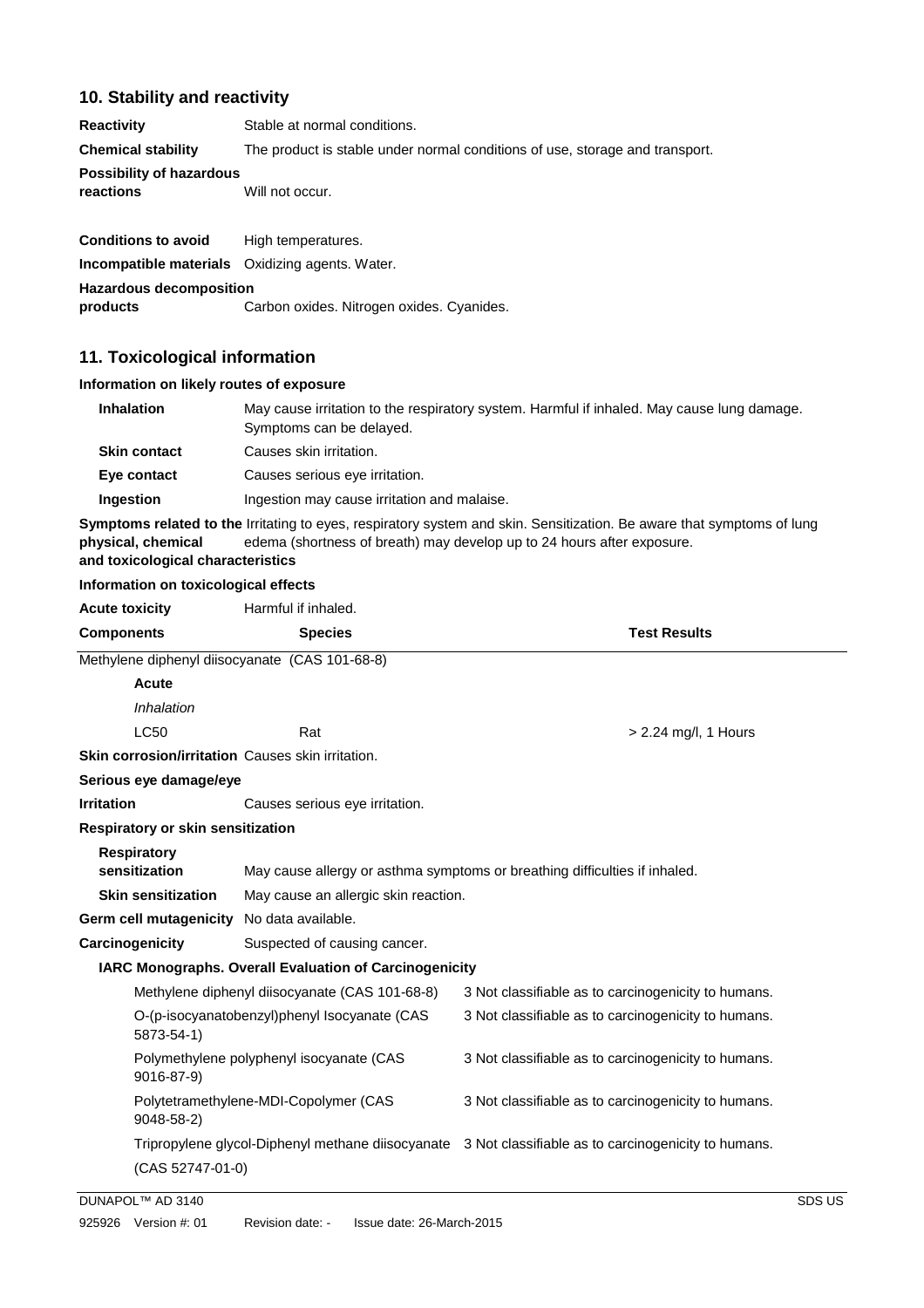## **OSHA Specifically Regulated Substances (29 CFR 1910.1001-1050)**

| Not listed.                                              |                                                                                                          |
|----------------------------------------------------------|----------------------------------------------------------------------------------------------------------|
| <b>Reproductive toxicity</b>                             | No data available.                                                                                       |
| Specific target organ<br>toxicity - single exposure      | May cause respiratory tract irritation.                                                                  |
| Specific target organ<br>toxicity - repeated<br>exposure | May cause damage to organs (respiratory system) through prolonged or repeated exposure by<br>inhalation. |
| <b>Aspiration hazard</b>                                 | No data available.                                                                                       |
| <b>Chronic effects</b>                                   | May cause damage to organs through prolonged or repeated exposure by inhalation.                         |
| <b>Further information</b>                               | None known.                                                                                              |

# **12. Ecological information**

| <b>Ecotoxicity</b>                      | The environmental hazard of the product is considered to be limited.                                                                     |
|-----------------------------------------|------------------------------------------------------------------------------------------------------------------------------------------|
| <b>Persistence and</b><br>degradability | The product reacts with water to form a solid insoluble reaction product which is non-degradable,<br>according to information available. |
| <b>Bioaccumulative</b><br>potential     | No data available.                                                                                                                       |
| Mobility in soil                        | The product is expected to be slowly biodegradable.                                                                                      |
| Other adverse effects                   | No data available.                                                                                                                       |

# **13. Disposal considerations**

| <b>Disposal instructions</b>             | Dispose of in accordance with local regulations.                                                                                                                                                                                                  |
|------------------------------------------|---------------------------------------------------------------------------------------------------------------------------------------------------------------------------------------------------------------------------------------------------|
| Local disposal<br>regulations            | Dispose of in accordance with local regulations.                                                                                                                                                                                                  |
| Hazardous waste code Not requiated.      |                                                                                                                                                                                                                                                   |
| Waste from residues /<br>unused products | Dispose of in accordance with local regulations. Disposal recommendations are based on<br>material as supplied. Disposal must be in accordance with current applicable laws and<br>regulations, and material characteristics at time of disposal. |
|                                          | Contaminated packaging Since emptied containers retain product residue, follow label warnings even after container is<br>emptied.                                                                                                                 |

# **14. Transport information**

#### **DOT**

Not regulated as dangerous goods.

## **IATA**

Not regulated as dangerous goods.

### **IMDG**

Not regulated as dangerous goods.

**Transport in bulk according to** Not applicable.

#### **Annex II of MARPOL 73/78 and**

**the IBC Code**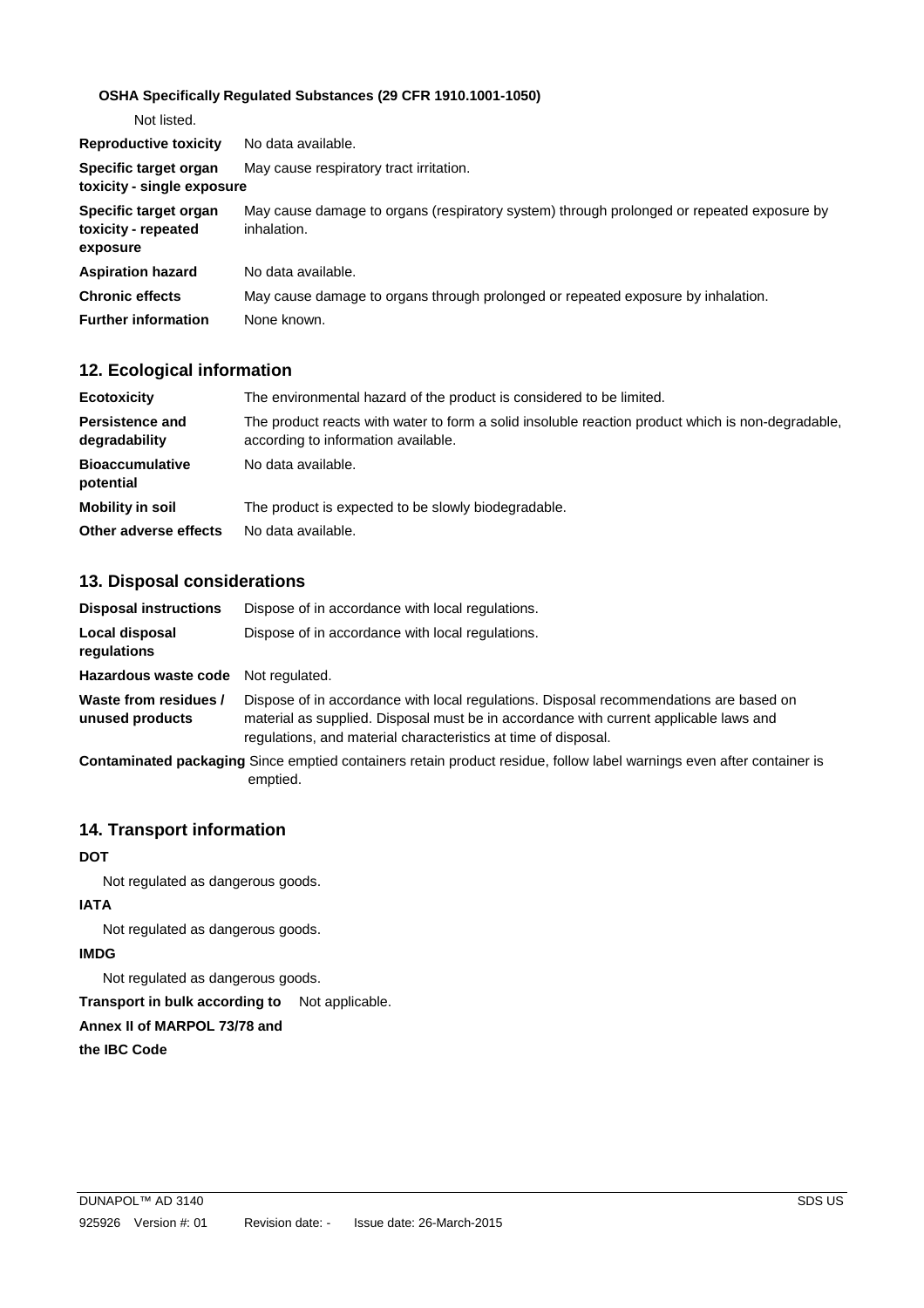## **15. Regulatory information**

**US federal regulations** This product is a "Hazardous Chemical" as defined by the OSHA Hazard Communication Standard, 29 CFR 1910.1200.

#### **TSCA Section 12(b) Export Notification (40 CFR 707, Subpt. D)**

Not regulated.

#### **OSHA Specifically Regulated Substances (29 CFR 1910.1001-1050)**

Not listed.

#### **CERCLA Hazardous Substance List (40 CFR 302.4)**

| Methylene diphenyl diisocyanate (CAS 101-68-8)      | <b>LISTED</b> |
|-----------------------------------------------------|---------------|
| Polymethylene polyphenyl isocyanate (CAS 9016-87-9) | <b>LISTED</b> |
| Polytetramethylene-MDI-Copolymer (CAS 9048-58-2)    | <b>LISTED</b> |

#### **Superfund Amendments and Reauthorization Act of 1986 (SARA)**

| <b>Hazard categories</b> | Immediate Hazard - Yes |
|--------------------------|------------------------|
|                          | Delayed Hazard - Yes   |
|                          | Fire Hazard - No       |
|                          | Pressure Hazard - No   |
|                          | Reactivity Hazard - No |

#### **SARA 302 Extremely hazardous substance**

Not listed.

### **SARA 311/312 Hazardous**

 **Chemical** Yes

#### **SARA 313 (TRI reporting)**

| <b>Chemical name</b>                | <b>CAS number</b> | $%$ by wt. |
|-------------------------------------|-------------------|------------|
| Polytetramethylene-MDI-Copolymer    | 9048-58-2         | $50 - 75$  |
| Methylene diphenyl diisocyanate     | 101-68-8          | $10 - 20$  |
| Polymethylene polyphenyl isocyanate | 9016-87-9         | $5 - 10$   |

#### **Other federal regulations**

#### **Clean Air Act (CAA) Section 112 Hazardous Air Pollutants (HAPs) List**

Methylene diphenyl diisocyanate (CAS 101-68-8) Polymethylene polyphenyl isocyanate (CAS 9016-87-9) Polytetramethylene-MDI-Copolymer (CAS 9048-58-2)

#### **Clean Air Act (CAA) Section 112(r) Accidental Release Prevention (40 CFR 68.130)**

Not regulated.

 **Safe Drinking Water Act** Not regulated.  **(SDWA)** 

#### **US state regulations**

#### **US. Massachusetts RTK - Substance List**

Methylene diphenyl diisocyanate (CAS 101-68-8) Polymethylene polyphenyl isocyanate (CAS 9016-87-9) Polytetramethylene-MDI-Copolymer (CAS 9048-58-2)

#### **US. New Jersey Worker and Community Right-to-Know Act**

Methylene diphenyl diisocyanate (CAS 101-68-8) O-(p-isocyanatobenzyl)phenyl Isocyanate (CAS 5873-54-1) Polymethylene polyphenyl isocyanate (CAS 9016-87-9) Polytetramethylene-MDI-Copolymer (CAS 9048-58-2)

#### **US. Pennsylvania Worker and Community Right-to-Know Law**

Methylene diphenyl diisocyanate (CAS 101-68-8) Polymethylene polyphenyl isocyanate (CAS 9016-87-9) Polytetramethylene-MDI-Copolymer (CAS 9048-58-2)